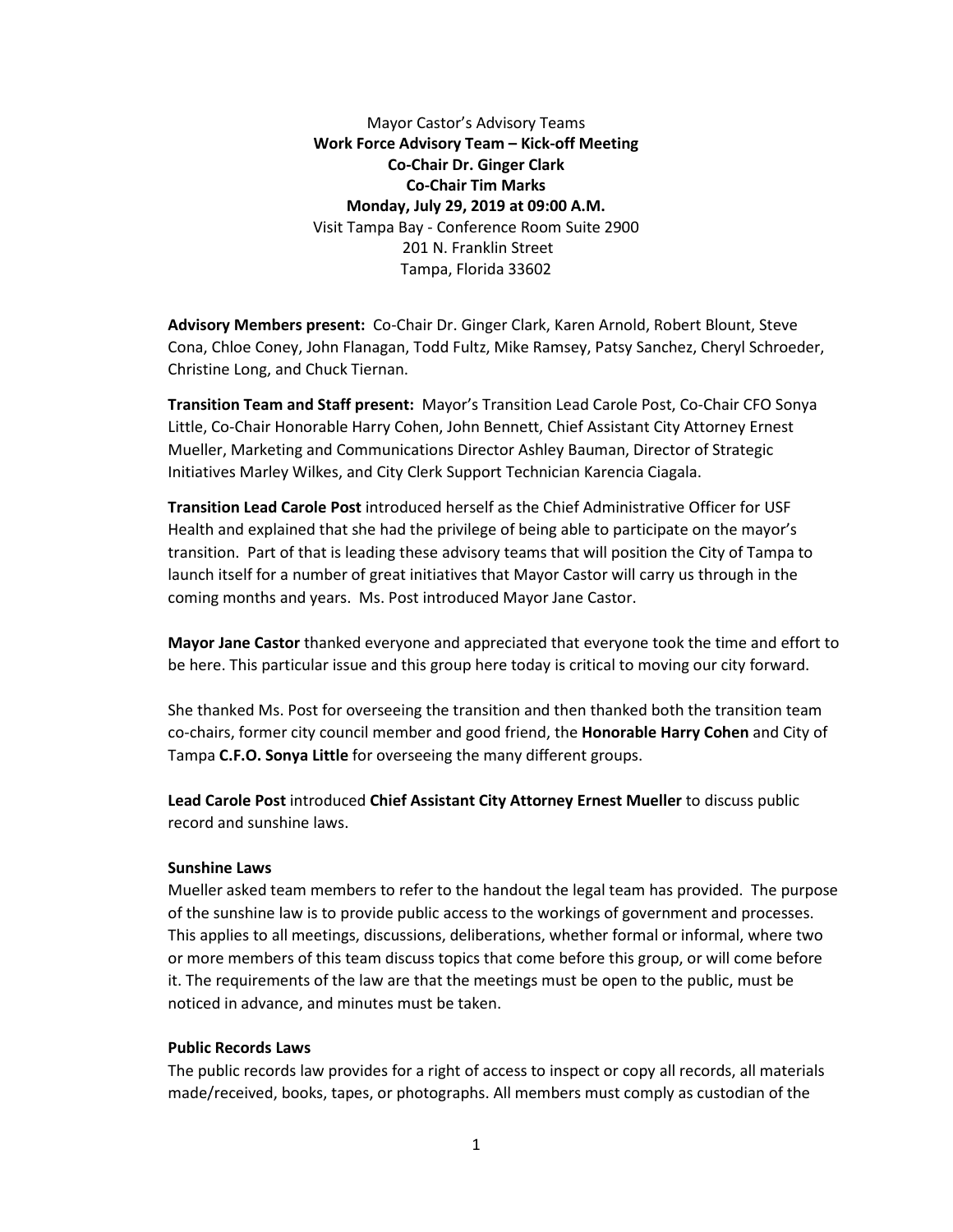records being made. Any document/transmission for this team is public record. All records are to be open to the public, unless there is an exemption by the Florida legislature.

If any team member is not sure or has a question about the Sunshine laws or Public Records laws, please contact a member of staff or **Chief Assistant City Attorney Ernest Mueller.**

# **Marketing and Communications Director Ashley Bauman Media Requests**

# Team Members should forward all media requests to Marketing and Communications Director **Ashley Bauman** at (813) 390-7455 or via email to [Ashley.Bauman@tampagov.net.](mailto:Ashley.Bauman@tampagov.net)

# **Transforming Tampa's Tomorrow Website**

Ms. Bauman advised that the City of Tampa has launched the Mayor's Advisory Team web page online at tampagov.net/t3. The community may now participate by completing an input form online. Carole Post will be providing follow up and a summary of the comments received from the online forms to each of the teams for consideration.

## **Work Force Advisory Team Discussions:**

**Co-Chair Dr. Clark:** Some skilled trades now offered at colleges:

- **1)** Career Education Program obtain GED at the same time
- **2)** Vocational Programs On job training
- **3)** Degree of competency or Industry Certification
- **4)** Career pathway obtaining 20 30 credits can turn in to a 2 year degree
- **5)** Skilled Program Vocational Certificates:
	- IT, Heavy Equipment, Alternative Fuel Program, forklift to management level

**Steve Cona**: Reviewed the timeline of retiring staff showing how we are increasing percentage of retirees to 28% by the year 2027. To have employable people we need training programs/apprenticeships. We currently have more jobs than skilled (employable) applicants.

**Patsy Suarez:** High school is too late to start, need to reach out to younger students. Need role models of people who became successful without a degree, such as Mike Fernandez and Manny Medina.

**Steve Cona:** People need to feel confident that there is upward mobility in their careers. We should include hospitality and Health Care professionals in this discussion.

**Chloe Coney:** The Hotel Association is going overseas to recruit staff. Busch Gardens stepped up and made investment and now some staff have become supervisors. Need all employers to buy in and provide upward mobility.

**Steve Cona:** Need to research career paths at Busch Gardens. Tampa General needs all types of nurses/staff. Need to highlight/promote all career paths not just ones requiring a degree.

**Todd Fultz:** Need to get better at providing information to parents about sellable skills/getting skilled trades vs. college degrees.